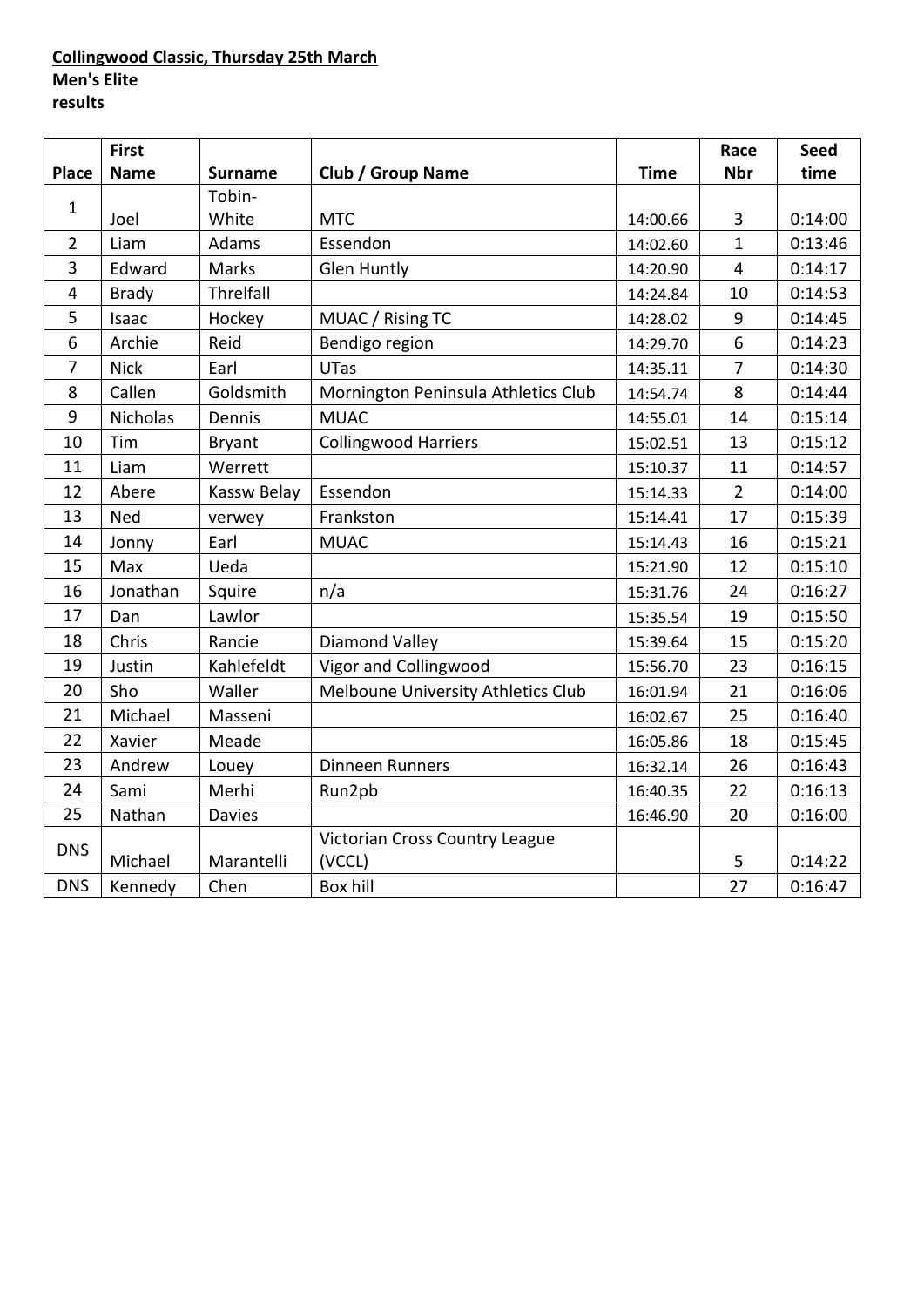### **Collingwood Classic, Thursday 25th March Women's Elite results**

| <b>Place</b>   | <b>First Name</b> | <b>Surname</b> | <b>Club / Group Name</b>         | <b>Time</b> | <b>Race Nbr</b> | Seed time |
|----------------|-------------------|----------------|----------------------------------|-------------|-----------------|-----------|
| $\mathbf{1}$   | Sinead            | Diver          |                                  | 15:32.36    | 30              | 0:15:40   |
| $\overline{2}$ | Calli             | Thackery       |                                  | 16:14.03    | 29              | 0:15:37   |
| 3              | Whitney           | Sharpe         | <b>St Stephens Harriers</b>      | 16:55.38    | 31              | 0:15:54   |
| $\overline{4}$ | Charlotte         | Wilson         |                                  | 17:13.59    | 32              | 0:16:20   |
| 5              | Eilidh            | Bell           | Crosbie crew                     | 17:26.40    | 34              | 0:17:22   |
| 6              | Simone            | <b>McInnes</b> | St Stephen's Harriers            | 17:32.21    | 33              | 0:17:07   |
| $\overline{7}$ | Caitlin           | Murdock        |                                  | 17:59.08    | 36              | 0:17:55   |
| 8              | Shauna            | Pali           | <b>UNATTACHED</b>                | 18:16.03    | 37              | 0:18:05   |
| 9              | Emelia            | Eagling-Every  | <b>Dinneen Runners</b>           | 18:28.87    | 35              | 0:17:48   |
| 10             | Karla             | <b>Treweek</b> |                                  | 18:28.90    | 40              | 0:18:30   |
| 11             | Libby             | Hughes         |                                  | 18:33.65    | 41              | 0:19:00   |
| 12             | Sophie            | Carne          | <b>St Stevens Harriers</b>       | 18:35.03    | 45              | 0:19:30   |
| 13             | Julie-Ann         | Undrill        |                                  | 18:39.12    | 39              | 0:18:24   |
| 14             | Charlotte         | Hoskins        | Old Xaverians Athletics Club     | 18:52.26    | 38              | 0:18:20   |
| 15             | Claudia           | <b>Brick</b>   | <b>Hunter Athletics</b>          | 19:02.49    | 46              | 0:19:35   |
| 16             | Carlie            | Skerry         |                                  | 19:12.65    | 44              | 0:19:25   |
|                |                   |                | <b>Golden Retrievers Running</b> |             |                 |           |
| 17             | Sarah             | Jayamaha       | Group                            | 19:16.52    | 49              | 0:19:47   |
| 18             | Kelsey            | Dubar          | AM PM                            | 19:19.68    | 43              | 0:19:00   |
| 19             | Lauren            | Fletcher       | Hunter Athletics & Recreation    | 19:29.13    | 48              | 0:19:45   |
| 20             | Jo                | Pratt          | <b>Casey Cardinia Athletics</b>  | 19:41.61    | 50              | 0:19:48   |
| <b>DNF</b>     | Sonia             | O'Sullivan     | Glenhuntly/Ballymore Cobh        |             | 42              | 0:19:00   |
|                |                   |                | Hunter Athletic and              |             |                 |           |
| <b>DNS</b>     | Molly             | Polak          | Recreation                       |             | 47              | 0:19:40   |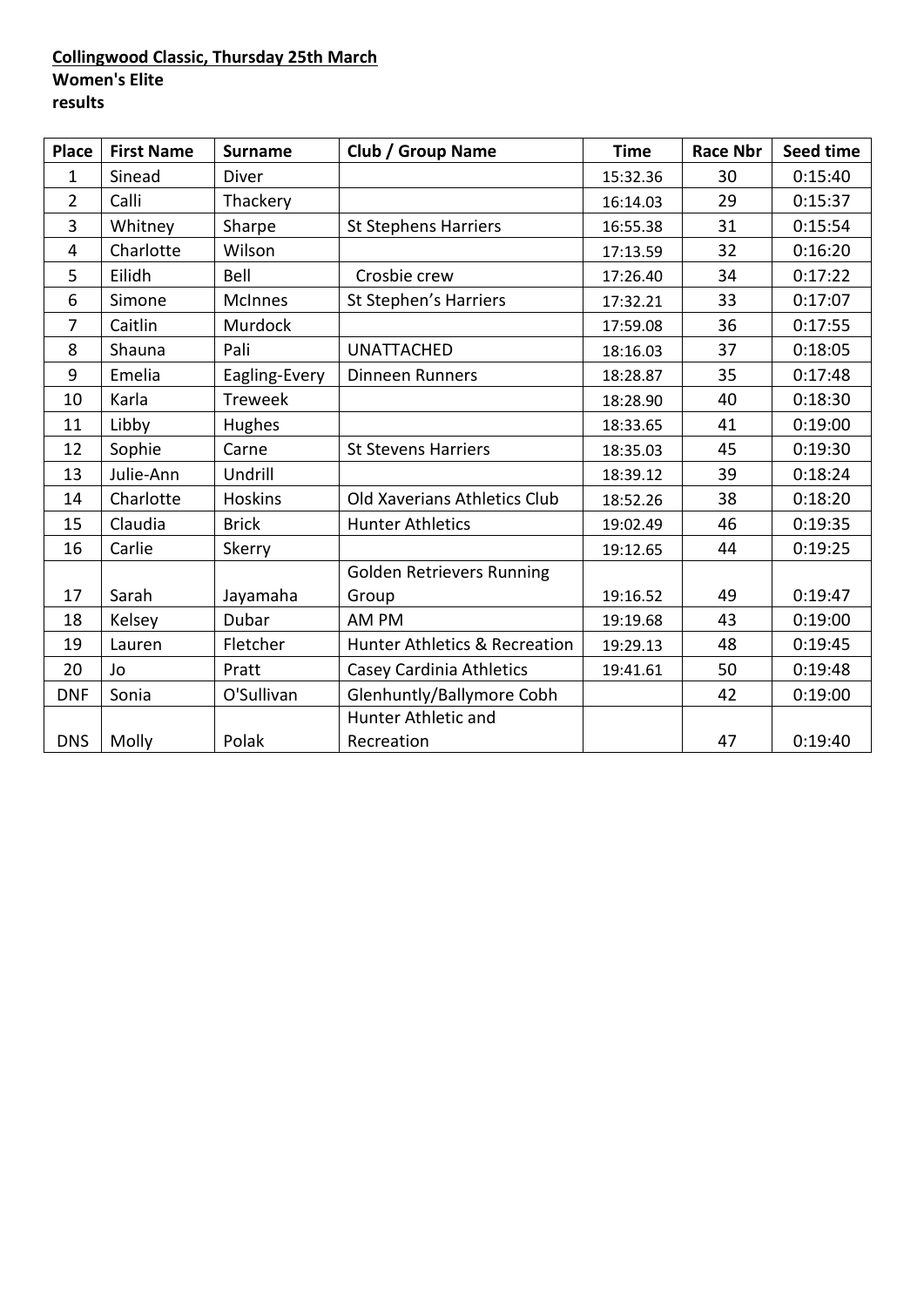### **Collingwood Classic, Thursday 25th March Mixed B 5k results**

|                | <b>First</b> |                |                                     |        |             | Race       |           |
|----------------|--------------|----------------|-------------------------------------|--------|-------------|------------|-----------|
| <b>Place</b>   | <b>Name</b>  | <b>Surname</b> | <b>Club / Group Name</b>            | Gender | <b>Time</b> | <b>Nbr</b> | Seed time |
| $\mathbf{1}$   | Christian    | Strzadala      | Eureka                              | Male   | 16:42       | 53         | 0:16:57   |
| $\overline{2}$ | Samuel       | Low            | Collingwood                         | Male   | 16:46       | 82         | 0:19:00   |
| 3              | Dylan        | Littlejohn     | <b>Diamond Valley</b>               | Male   | 16:48       | 63         | 0:17:17   |
| 4              | kevin        | lai            | Am:pm                               | Male   | 16:53       | 64         | 0:17:20   |
| 5              | Tyson        | Kingston       | <b>Richmond Harriers</b>            | Male   | 16:56       | 51         | 0:16:54   |
| 6              | David        | Hartley        | None                                | Male   | 16:57       | 58         | 0:17:10   |
| $\overline{7}$ | Lewis        | Sullivan       |                                     | Male   | 16:59       | 28         | 0:16:48   |
| 8              | Sammy        | McLean         | Run2pb                              | Male   | 17:01       | 61         | 0:17:11   |
| $9\,$          | Kyle         | Hitchcock      |                                     | Male   | 17:02       | 57         | 0:17:08   |
| 10             | Alasdair     | O'Brien        |                                     | Male   | 17:02       | 56         | 0:17:01   |
| 11             | James        | Howe           |                                     | Male   | 17:03       | 59         | 0:17:10   |
| 12             | Daniel       | Rees           |                                     | Male   | 17:06       | 73         | 0:17:59   |
| 13             | Mark         | McKinnon       |                                     | Male   | 17:07       | 54         | 0:17:00   |
| 14             | Jimmy        | Goulis         | <b>MUAC</b>                         | Male   | 17:09       | 68         | 0:17:35   |
| 15             | Kevin        | Cruz           |                                     | Male   | 17:12       | 70         | 0:17:50   |
| 16             | <b>Brad</b>  | Fuller         | <b>Geelong Athletics</b>            | Male   | 17:13       | 65         | 0:17:28   |
| 17             | Matt         | Willocks       | Am:pm                               | Male   | 17:19       | 55         | 0:17:00   |
| 18             | Danny        | Reddan         | Collingwood                         | Male   | 17:21       | 66         | 0:17:30   |
| 19             | Jordan       | Olsen          |                                     | Male   | 17:24       | 72         | 0:17:58   |
| 20             | Jamie        | Kavanagh       |                                     | Male   | 17:27       | 69         | 0:17:42   |
| 21             | zhenlang     | chen           | university of Melbourne             | Male   | 17:37       | 79         | 0:18:45   |
| 22             | Paul         | Viney          | Collingwood                         | Male   | 17:39       | 71         | 0:17:55   |
| 23             | George       | Kazantzidis    |                                     | Male   | 17:40       | 74         | 0:18:00   |
| 24             | Felix        | Esperson       |                                     | Male   | 17:44       | 78         | 0:18:41   |
|                |              |                | Hunter Athletic and                 |        |             |            |           |
| 25             | Daniel       | Virgona        | Recreation                          | Male   | 17:50       | 76         | 0:18:10   |
| 26             | Peter        | Rushen         | Glenhuntly                          | Male   | 17:58       | 77         | 0:18:38   |
| 27             | Caleb        | Hogan          |                                     | Male   | 18:19       | 83         | 0:19:10   |
| 28             | Daniel       | Craig          | Hunter                              | Male   | 18:35       | 80         | 0:18:50   |
| <b>DNF</b>     | Mark         | Purvis         | <b>Melbourne Midday Milers</b>      | Male   |             | 81         | 0:18:50   |
| <b>DNS</b>     | <b>Boris</b> | Mathys         |                                     | Male   |             | 52         | 0:16:54   |
|                |              |                | <b>Bendigo University Athletics</b> |        |             |            |           |
| <b>DNS</b>     | Russell      | Jenkins        | Club (BUAC)                         | Male   |             | 60         | 0:17:10   |
| <b>DNS</b>     | Aleksandr    | Ruda           |                                     | Male   |             | 62         | 0:17:15   |
| <b>DNS</b>     | Lucas        | <b>Bessell</b> | Glenhuntly                          | Male   |             | 67         | 0:17:34   |
| <b>DNS</b>     | Jason        | Pennings       | <b>Richmond Harriers</b>            | Male   |             | 75         | 0:18:08   |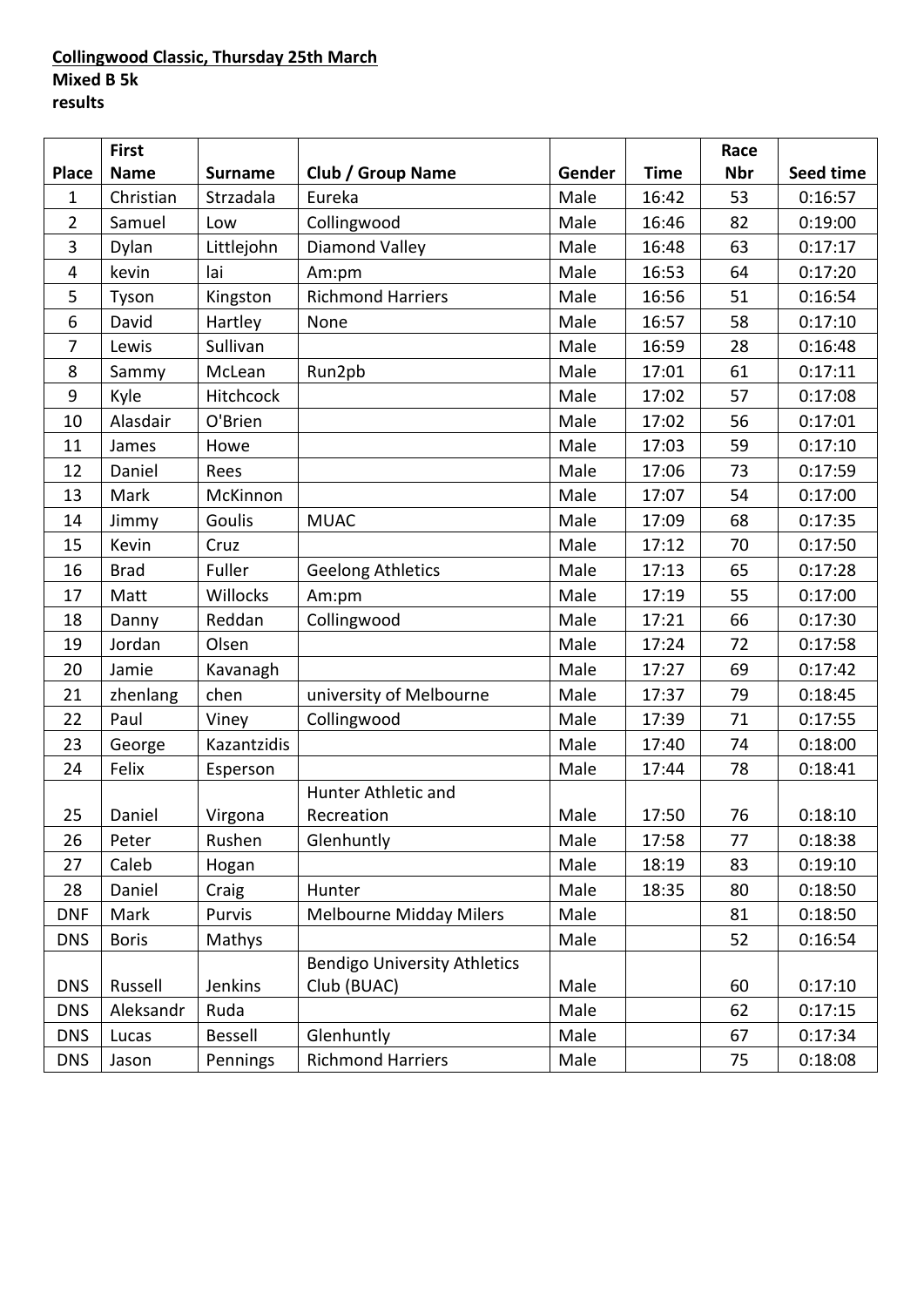### **Collingwood Classic, Thursday 25th March Mixed C 5k results**

|                | <b>First</b>   |                 |                                  |        |             | Race       | <b>Seed</b> |
|----------------|----------------|-----------------|----------------------------------|--------|-------------|------------|-------------|
| <b>Place</b>   | <b>Name</b>    | <b>Surname</b>  | <b>Club / Group Name</b>         | Gender | <b>Time</b> | <b>Nbr</b> | time        |
| $\mathbf 1$    | Natasha        | Gurtler         | Run Academy                      | Female | 0:18:29     | 111        | 0:24:00     |
| $\overline{2}$ | Matthew        | Talty           |                                  | Male   | 0:18:53     | 93         | 0:20:15     |
| 3              | <b>Brendan</b> | Cullen          | Doncaster AC                     | Male   | 0:18:55     | 86         | 0:19:22     |
| 4              | Matt           | Lowth           | Collingwood and Vigor.           | Male   | 0:19:02     | 85         | 0:19:15     |
| 5              | Finn           | McNamara        | The Run Academy                  | Male   | 0:19:16     | 99         | 0:21:00     |
| 6              | Philip         | Gorniak         | Love the run                     | Male   | 0:19:17     | 87         | 0:19:36     |
| 7              | Jason          | Blankfield      | Maccabi                          | Male   | 0:19:24     | 89         | 0:19:56     |
| 8              | David          | Oram            | <b>Diamond Creek Runners</b>     | Male   | 0:19:28     | 90         | 0:19:57     |
| 9              | Jason          | <b>Baker</b>    | Collingwood/Vigor                | Male   | 0:19:28     | 84         | 0:19:15     |
| 10             | chris          | waldron         | collingwood harriers             | Male   | 0:19:49     | 100        | 0:21:00     |
| 11             | Michael        | Perrone         |                                  | Male   | 0:19:51     | 95         | 0:20:26     |
|                |                |                 | Hunter Athletic and              |        |             |            |             |
| 12             | Nicole         | Avery           | Recreation                       | Female | 0:19:55     | 88         | 0:19:55     |
|                |                |                 | <b>Collingwood Athletic Club</b> |        |             |            |             |
| 13             | Elena          | Robertson       | and Vigor                        | Female | 0:20:03     | 94         | 0:20:16     |
| 14             | Ruby           | Callahan        |                                  | Female | 0:20:13     | 105        | 0:22:00     |
| 15             | Debbie         | Tan             | Love the Run                     | Female | 0:20:34     | 98         | 0:21:00     |
|                |                |                 | Collingwood Harriers /           |        |             |            |             |
| 16             | Kate           | Young           | Vigor                            | Female | 0:20:36     | 96         | 0:20:31     |
| 17             | <b>FRANK</b>   | <b>MCNAMARA</b> |                                  | Male   | 0:20:43     | 101        | 0:21:18     |
| 18             | Holly          | Porter          | Run Academy                      | Female | 0:20:44     | 115        | 0:25:00     |
| 19             | Zoe            | Delany          | Vigor                            | Female | 0:20:44     | 97         | 0:20:50     |
| 20             | Daniel         | Etezadi         | Love the run                     | Male   | 0:20:56     | 107        | 0:22:30     |
| 21             | Georgie        | McWhae          | University of Melbourne          | Female | 0:21:10     | 102        | 0:21:30     |
| 22             | Ben            | Siero           | Erniold                          | Male   | 0:21:31     | 110        | 0:23:02     |
| 23             | Hayden         | Poppe           | <b>Diamond Creek Runners</b>     | Male   | 0:21:32     | 103        | 0:21:42     |
| 24             | Grace          | Whitty          | Run Academy                      | Female | 0:21:48     | 113        | 0:24:00     |
| 25             | <b>Trivess</b> | Moore           | <b>Richmond Harriers</b>         | Male   | 0:21:49     | 104        | 0:21:58     |
| 26             | Ruby           | Fraser          |                                  | Female | 0:21:52     | 112        | 0:24:00     |
| 27             | Jim            | Hejtmanek       | Love the run                     | Male   | 0:22:06     | 108        | 0:22:30     |
|                |                |                 | <b>Melbourne University</b>      |        |             |            |             |
| 28             | Claire         | <b>Baxter</b>   | <b>Athletics Club</b>            | Female | 0:22:45     | 109        | 0:23:00     |
| <b>DNS</b>     | Daniel         | Vogelpoel       | Old Xaverians                    | Male   |             | 91         | 0:20:02     |
|                |                |                 | Hunter Athletic and              |        |             |            |             |
| <b>DNS</b>     | Drew           | <b>Higgins</b>  | Recreation                       | Male   |             | 92         | 0:20:08     |
| <b>DNS</b>     | Sus            | Miura           |                                  | Male   |             | 106        | 0:22:00     |
| <b>DNS</b>     | Helen          | Stanley         | Victorian Masters Athletics      | Female |             | 114        | 0:24:27     |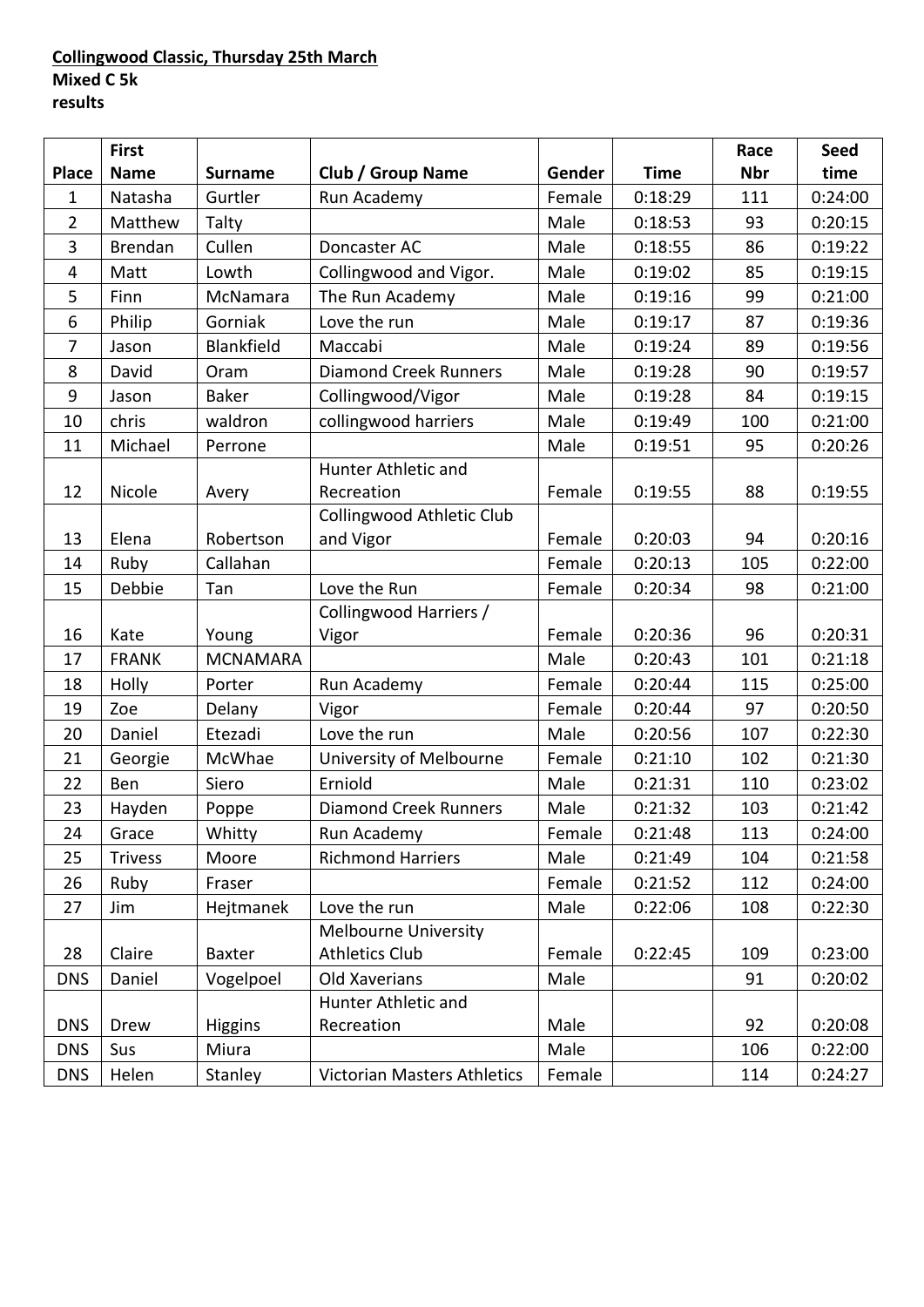# **Collingwood Classic, Thursday 25th March Mixed A, 10,000m results**

|                | <b>First</b> |                |                                |        |             |                 |           |
|----------------|--------------|----------------|--------------------------------|--------|-------------|-----------------|-----------|
| <b>Place</b>   | <b>Name</b>  | <b>Surname</b> | <b>Club / Group Name</b>       | Gender | <b>Time</b> | <b>Race Nbr</b> | Seed time |
| 1              | Jamie        | Cook           | <b>Bendigo Harriers</b>        | Male   | 31:17       | 116             | 0:30:39   |
| 2              | Sam          | Quirk          |                                | Male   | 31:29       | 117             | 0:31:00   |
| 3              | Craig        | Appleby        | Knox Athletic Club             | Male   | 31:48       | 119             | 0:32:30   |
| 4              | Klarie       | Mcintyre       | Box hill                       | Male   | 32:19       | 118             | 0:31:30   |
| 5              | Hugh         | Mccarthy       | Collingwood                    | Male   | 32:37       | 124             | 0:33:30   |
| 6              | Damien       | <b>Bruneau</b> | Essendon                       | Male   | 32:39       | 120             | 0:32:49   |
| $\overline{7}$ | Lydia        | ODonnell       |                                | Female | 32:44       | 122             | 0:33:22   |
| 8              | Simon        | Tu             | Vigor                          | Male   | 32:58       | 128             | 0:34:00   |
| 9              | <b>Nick</b>  | Quinn          | Hunter A&R                     | Male   | 33:11       | 121             | 0:33:20   |
| 10             | Jonathan     | Yeates         | <b>MUAC</b>                    | Male   | 33:19       | 132             | 0:34:30   |
| 11             | Lachlan      | Welch          |                                | Male   | 33:21       | 130             | 0:34:23   |
| 12             | Liam         | Delany         | Vigor                          | Male   | 33:27       | 127             | 0:34:00   |
| 13             | Andrew       | Carey          | <b>Weapon Runners</b>          | Male   | 33:30       | 129             | 0:34:15   |
|                |              |                | <b>Melbourne University</b>    |        |             |                 |           |
| 14             | Jack         | Morison        | <b>Athletics Club</b>          | Male   | 33:44       | 134             | 0:35:10   |
| 15             | Luke         | Bell           | Melbourne Uni                  | Male   | 34:01       | 126             | 0:34:00   |
| 16             | Andrew       | Leggo          |                                | Male   | 34:14       | 123             | 0:33:25   |
| 17             | Jake         | Ward           | Running on Empty               | Male   | 34:28       | 133             | 0:35:00   |
|                |              |                | <b>Hunter Athletics and</b>    |        |             |                 |           |
| 18             | Henry        | To             | Recreation                     | Male   | 34:29       | 135             | 0:35:17   |
| 19             | Daniel       | Caswell        |                                | Male   | 35:04       | 138             | 0:37:00   |
| 20             | Steven       | McSweeney      | <b>Weapon Runners</b>          | Male   | 35:04       | 137             | 0:36:29   |
| 21             | Andrew       | Compson        | <b>Melbourne Midday Milers</b> | Male   | 35:18       | 131             | 0:34:25   |
| 22             | Dale         | Woodbridge     |                                | Male   | 35:34       | 136             | 0:36:00   |
| 23             | Hamish       | McClean        |                                | Male   | 36:23       | 180             | 0:36:00   |
| 24             | Steven       | Quirk          | Vic masters                    | Male   | 37:47       | 139             | 0:37:00   |
| <b>DNS</b>     | Grant        | Simpson        |                                | Male   |             | 125             | 0:33:30   |